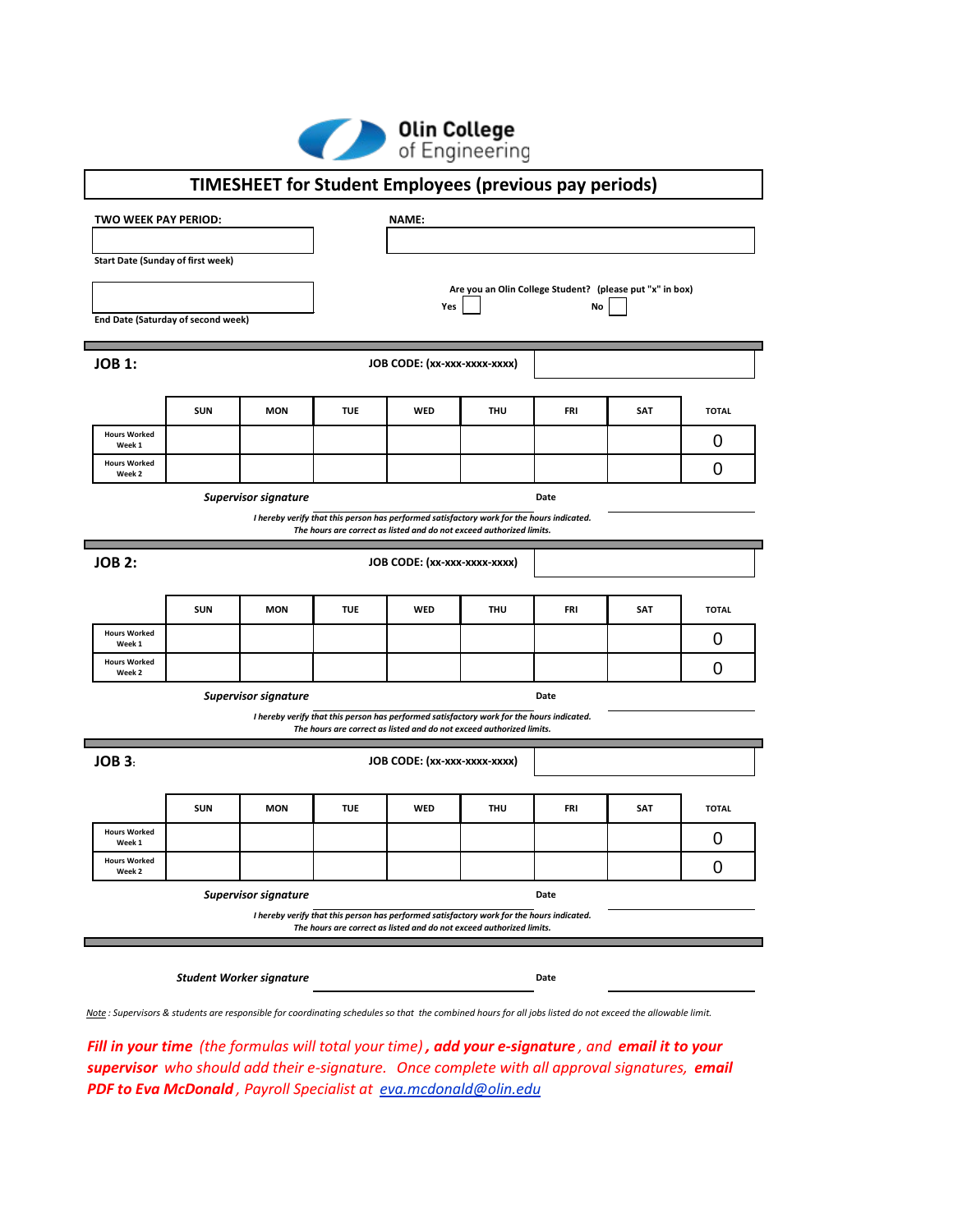## **Instructions for Student Employee Timesheet**

## **from a** *previous* **Pay Period, NOT for the** *current* **Pay Period Use this paper timesheet only when you unable to enter hours in ADP Note: Pay periods are two weeks.**

- "Paper" timesheets are due as soon as possible after the end of the pay period.
- Please use Sunday of the first week of the pay period as the "**Start Date**."
- Please use Saturday of the second week of the pay period as the "**End Date**."
- $\rightarrow$  Check the appropriate box to indicate if you are an Olin College student or not.
- $\rightarrow$  This timesheet has been set up to allow you to enter hours for multiple jobs if you have more than one job on campus.
- **→** Please make sure to **input your Job Code** for each job. (If you are not sure of your code, please check with your manager).
- $\rightarrow$  During the academic year, Olin students may work no more than 15 hours per week (inclusive of all jobs). Workers are paid only for hours actually worked; employment earnings do not include holidays, lunch hours, vacation or overtime.
- **Fill in your time** (the formulas will total your time), **add your e-signature**, and **email it to your supervisor** who should add their e-signature.
- **→** Once complete with all approval signatures, **email PDF to Eva McDonald**, Payroll Specialist at eva.mcdonald@olin.edu

*Use this "paper" timesheet only when you unable to enter hours in ADP.*